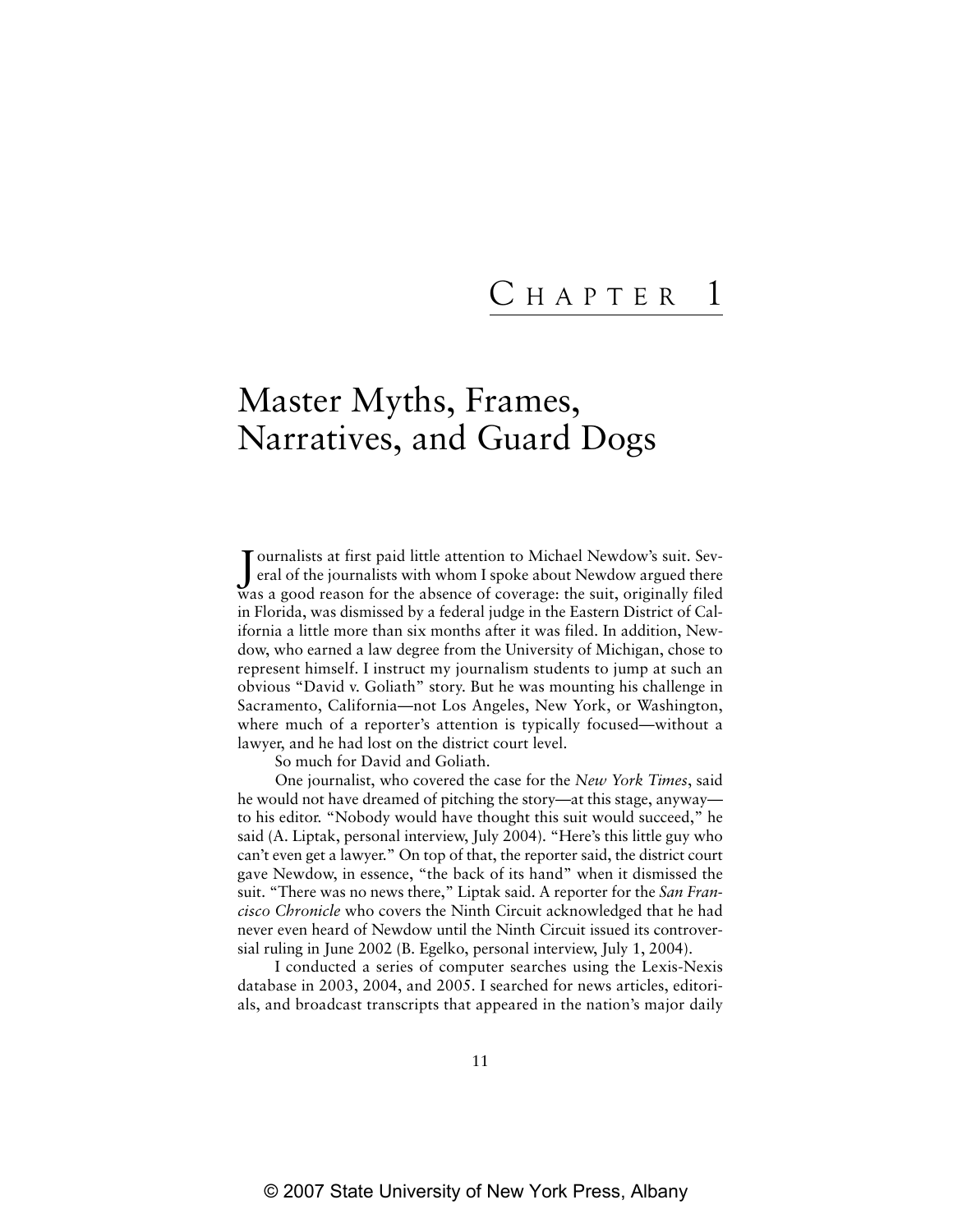newspapers and television networks from the day Newdow filed his suit in March of 2000 to May 15, 2005. I also conducted lengthy e-mail and telephone interviews in 2004, 2005, and 2006 with several of the journalists who covered the case, several of the attorneys involved in the case, and a number of interested observers.

As I read and reread the newspaper articles and news transcripts, I looked for key themes and narrative strands, keeping in mind Jack Lule's idea that news "comes to us as a story" (2001, p. 3). News is composed of what Lule believes are "enduring, abiding stories." In covering what goes on in the world, journalists tap "a deep but nonetheless limited body of story forms and types." This reliance on certain story forms is no surprise, writes Lule, given our love for stories. "We understand our lives and our world through story," he argues (p. 3).

Perhaps more important, Lule contends that familiar myths—"the great stories of humankind" (p. 15)—regularly come to life in news reporting. Lule defines myth as "a sacred, social story that draws from archetypal figures to offer exemplary models for human life" (p. 17). Myths empower society to express its "prevailing ideals, ideologies, values, and beliefs." They are, Lule writes, "models *of* social life and models *for* social life" (p. 15). Myths are not evident in every news story, as Lule cautions, but in many instances journalists draw upon "the rich treasure trove of archetypal stories" to revisit those shared stories that help us make sense of the world in which we live.

Lule's analysis of news produced seven of what he calls "master myths": the *victim*, whose life is abruptly altered by "the randomness of human existence"; the *scapegoat*, deployed in stories to remind us of "what happens to those who challenge or ignore social beliefs"; the *hero*, there to remind us that we have the potential for greatness; the *good mother*, who offers us "a model of goodness in times when goodness may seem in short supply" (p. 24); the *trickster*, a crafty figure who usually ends up bringing "on himself and others all manner of suffering," thanks to his crude, boorish behavior; the *other world*, which enables us to feel good about our way of life by contrasting it, sometimes starkly, with ways of life elsewhere (as when reporters wrote of life in the former Soviet Union during the Cold War); and the *flood*, in which we see the "destruction of a group of people by powerful forces," often because they have "strayed from the right path" (p. 25).

Lule's assessment meshes with Richard Campbell's claim that while we talk a good game when it comes to individualism, we really embrace it only when it is situated in what John Fiske calls our "communal allegiances" (quoted in Campbell, 1991, p. 142). Our path in life should not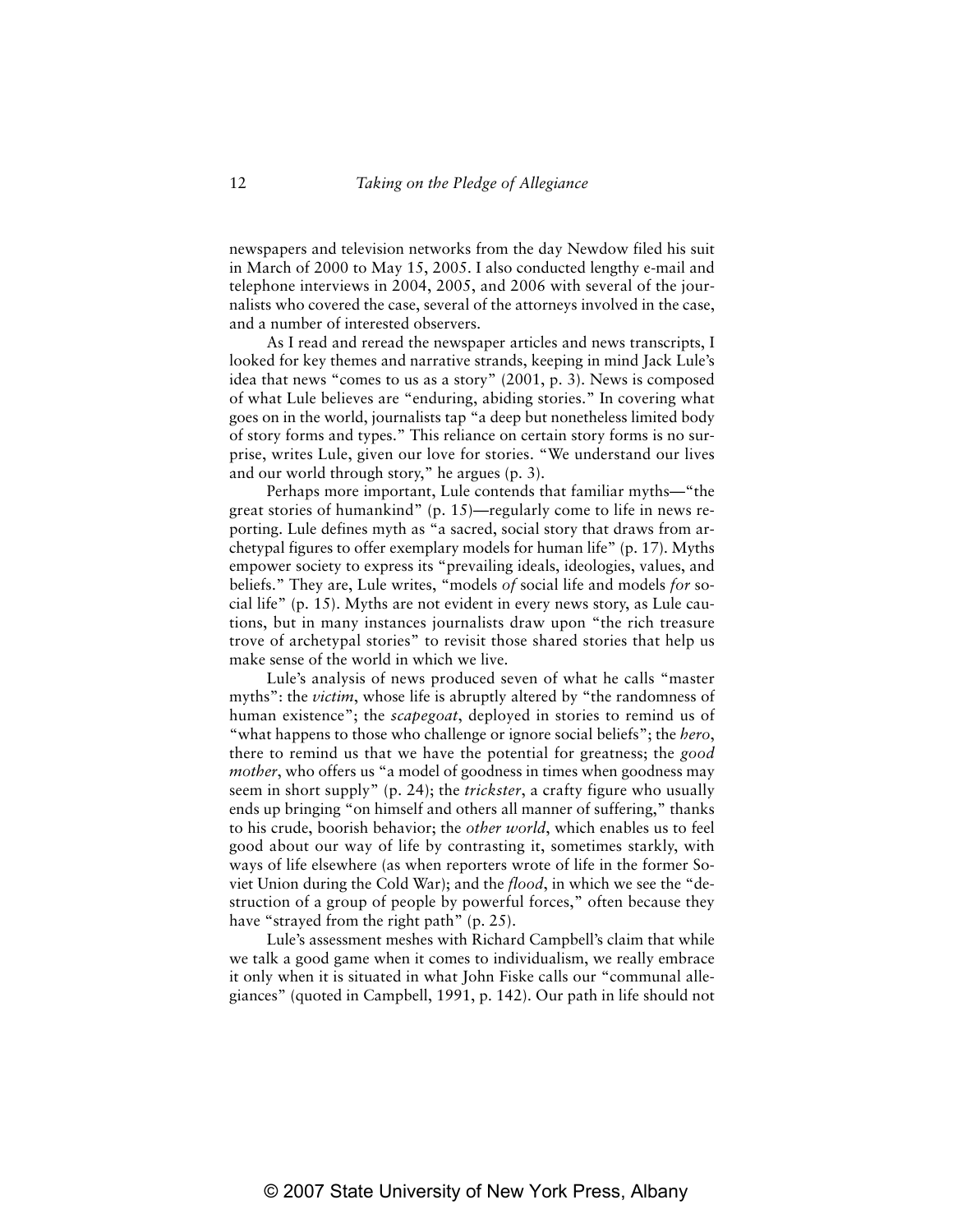be so unique that we forget how to conform, or that journalists are unable to make it seem like we conform. Put even more simply, you can take individualism only so far.

And while journalists routinely criticize powerful institutions, they do so by "personalizing" issues, or casting them as battles between individuals. This shift comes with a cost. "The social origins of events are lost," Lule writes. I tell my journalism students "news" is "anything that breaks the routine." Such an approach may ensure that they produce good stories, but it also robs journalism of its ability to place events in historical context, as John Fiske contends.

In his excellent book on the mythic structure of the CBS newsmagazine *60 Minutes*, Campbell (1991) argues that the show portrayed former president Ronald Reagan as embodying Middle American values despite the fact that they he and his wife, Nancy, were wealthy, powerful people. Similarly, in a story on Joyce Brown, a homeless person from New York, the program symbolically moved her from the "periphery" to "a central location more in line with a consensual middle ground" (p. 151). Those from the periphery fare better with journalists, Campbell argues, if they are able to make their arguments in a "common sense" fashion.

The late celebrated columnist Molly Ivins, a staunch liberal from Texas, was a frequent guest on television news and discussion programs, despite her ideological leanings and her ongoing criticism (maybe "lampooning" is a better word) of President Bush. The reason? She's smart—and funny. Bill Moyers, a brilliant, skilled journalist who recently retired as host of the PBS program *NOW*, was a television fixture, despite some very harsh criticism of the Bush administration during his stint as *NOW* host and editor. Why? Again, he's smart, eloquent, and speaks "liberal" in a way that even centrists—not to mention conservatives—can stomach, even appreciate.

Reporters tend to draw nonconformists like Ivins and Moyers "back into the consensus," as Stuart Hall argues (quoted in Campbell, 1991, p. 151). By doing so, these individuals manage to reaffirm the communal allegiances noted by Fiske. Individuals who resist, or who espouse, excessively radical viewpoints are "not allowed to speak directly, but are reported, that is, mediated if their point of view is represented at all," argues Fiske (ibid., p. 153).

Consider the case of 2004 presidential candidate Howard Dean, the former governor of Vermont. Journalists credited him with breathing fresh air into the political fund-raising and outreach process by using the Internet to, for example, set up "meet-ups" across the country. Soon, other candidates were copying Dean. He was the front-runner; that is, until mainstream journalists started talking about how truly liberal he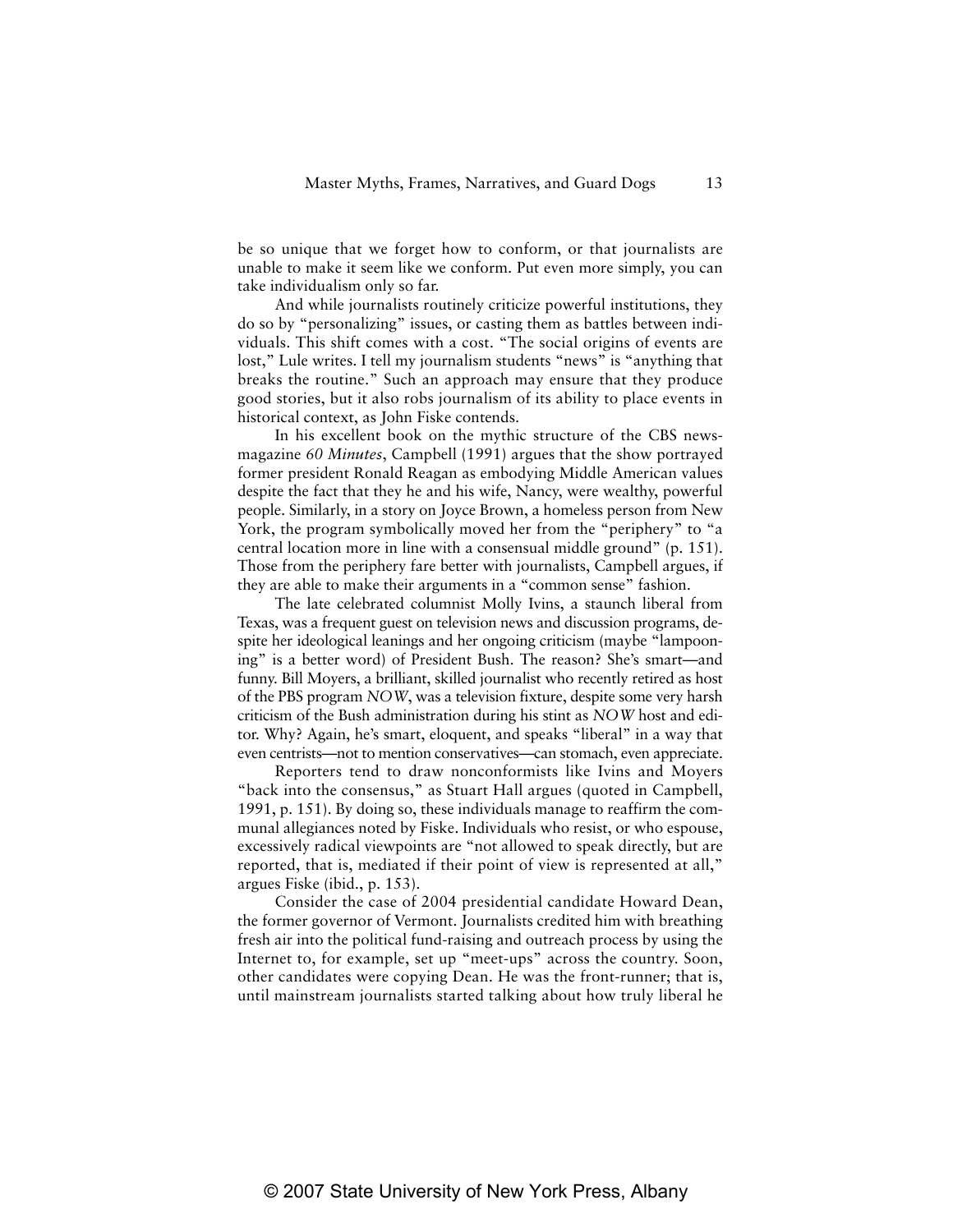was, and how he might scare off Democrats looking for a more centrist alternative—which we eventually got in Senator John Kerry. But the moment that crystallized this unease for reporters was the "I Have a Scream" speech following Dean's disheartening third-place finish in the Iowa caucuses. I'm sure you remember the scene: Dean, sleeves rolled up, trying to calm the fears, and stoke the passions, of more than 3,000 crestfallen Iowa volunteers, exhorting them, pumping his fist, and then finally letting out a raspy scream.

At that moment, Dean crossed the line separating "breath of fresh air" and fire-breathing nonconformist. He was soon seen as a liability to the party. He had to defend his enthusiasm; journalists asked him to explain why he colored outside the lines, why he for the moment burst out of the typical political package. "Was it over the top? Sure, it was over the top," he told Diane Sawyer of ABC's *PrimeTime Live.* Dean, with his wife, Judy, now by his side, felt no regrets. "I'm not apologetic because I was giving everything to people who gave everything to me," he said ("Dean: I Have," 2004).

Reporters probably felt all along, perhaps with good reason, that Dean never had a legitimate shot at the nomination. To be sure, his speech damaged his standing. But reporters soon committed what I believe is a key error: they started *writing and intoning about* how Dean's standing had been damaged—and little else about his ideas. We read about his temper and Judy Dean's desire to continue practicing medicine if her husband won—to my amazement, women seeking self-fulfillment by pursuing a career is still an alien concept to many people.

So when a public figure is too controversial, reporters move that person to what Daniel Hallin (1986) has called the "sphere of deviance." Occupying this space are "those political actors and views which journalists and the political mainstream of society reject as unworthy of being heard" (pp. 116–117). Journalists resolutely guard the boundary between this zone and the "sphere of legitimate controversy," where public officials are allowed to determine how and when we discuss important issues. Those in the "sphere of deviance" rarely get near the innermost sphere in Hallin's model, the "sphere of consensus," where hallowed ideas and values—Hallin calls it the "region of motherhood and apple pie" (p. 116)—are kept and protected, in part by journalists whose actions suggest that debate on these ideas and values would be pointless. When consensus on an issue wanes, reporters intensify their focus on objectivity, Hallin suggests. But with that focus comes reliance on official versions of events. Those figures that challenge the consensus are sent packing—symbolically, anyway—to the "sphere of deviance." Some are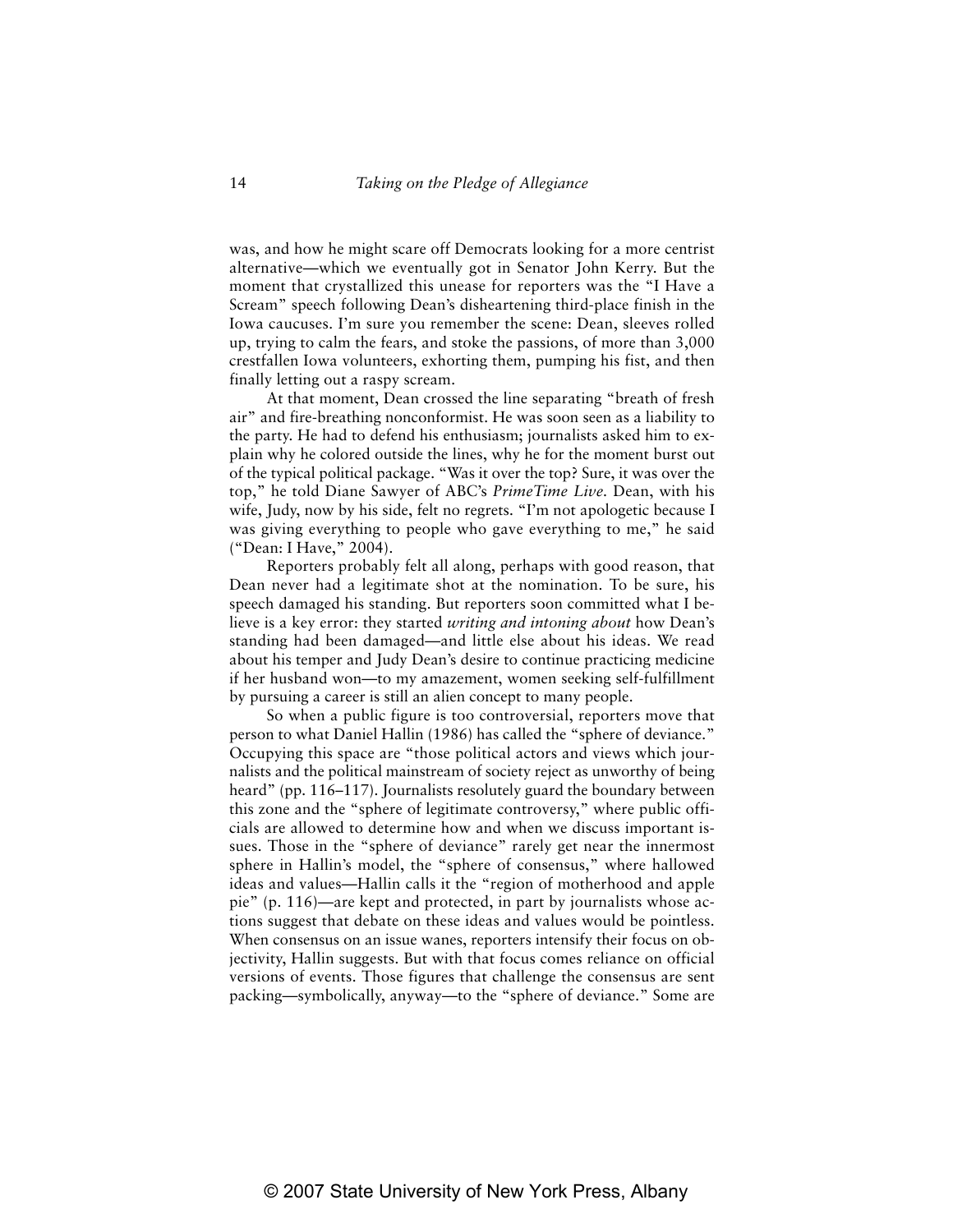simply treated like unruly children; others are exposed and criticized for their nonconformity.

But these assessments of how journalists treat dissenters beg the question: How *did* Newdow manage to earn so much coverage, especially in light of the fact that the symbolic deck was stacked against him? I fully expected to find that reporters invoked the "scapegoat" myth—that they simply acted as a conduit for the government's position on (and for public outcry about) Newdow's suit, and subsequently held Newdow up as an example of what happens when someone has the audacity to challenge one of our most beloved ritualistic expressions of patriotism, audacity amplified in the minds of many in our collective reaction to the 9/11 attacks. My analysis reveals, however, a more complex deployment of the master myths discussed by Lule.

#### Frame Analysis: Journalists *Make* the News

An explanation of framing begins with this idea: journalists *make* the news. Not "make" in the sense that they are the subjects of their own coverage, but "make" in the sense that they piece together the stories we see and read each day from the information available when the story unfolds. In doing so, they highlight some parts of a story, making them seem more significant than other parts. Frames direct our attention to certain aspects of a story. Some scholars argue that frames even suggest to us how we should view a story—the "preferred reading" of the facts.

Like journalists, we develop and deploy frames to help us make sense of the world around us. Let's try a simple example: think about setting up a photograph—during a recent family get-together, perhaps, or a memorable vacation. You don't try to include everything in the shot; you *select* what will go in the photo—nice scenery, local citizens, maybe your hotel room—and what you'll leave out, based on what you think your friends and family will want to see. The photo may some day come to represent the totality of your trip (you'll look at it and say, "Boy, I really loved our trip to Williamsburg), but it's really just a slice of that trip built with pieces you choose and arrange.

It's the same with news. A reporter makes a series of careful choices about the information, quotes, visuals, and descriptions that go into a story. A reporter covering a protest march, for example, is faced with a great deal of information—the marchers, information about their positions on issues, reactions of residents and merchants—so organizing it in some fashion is vital, especially when a story is, in the words of John Fiske, "unruly."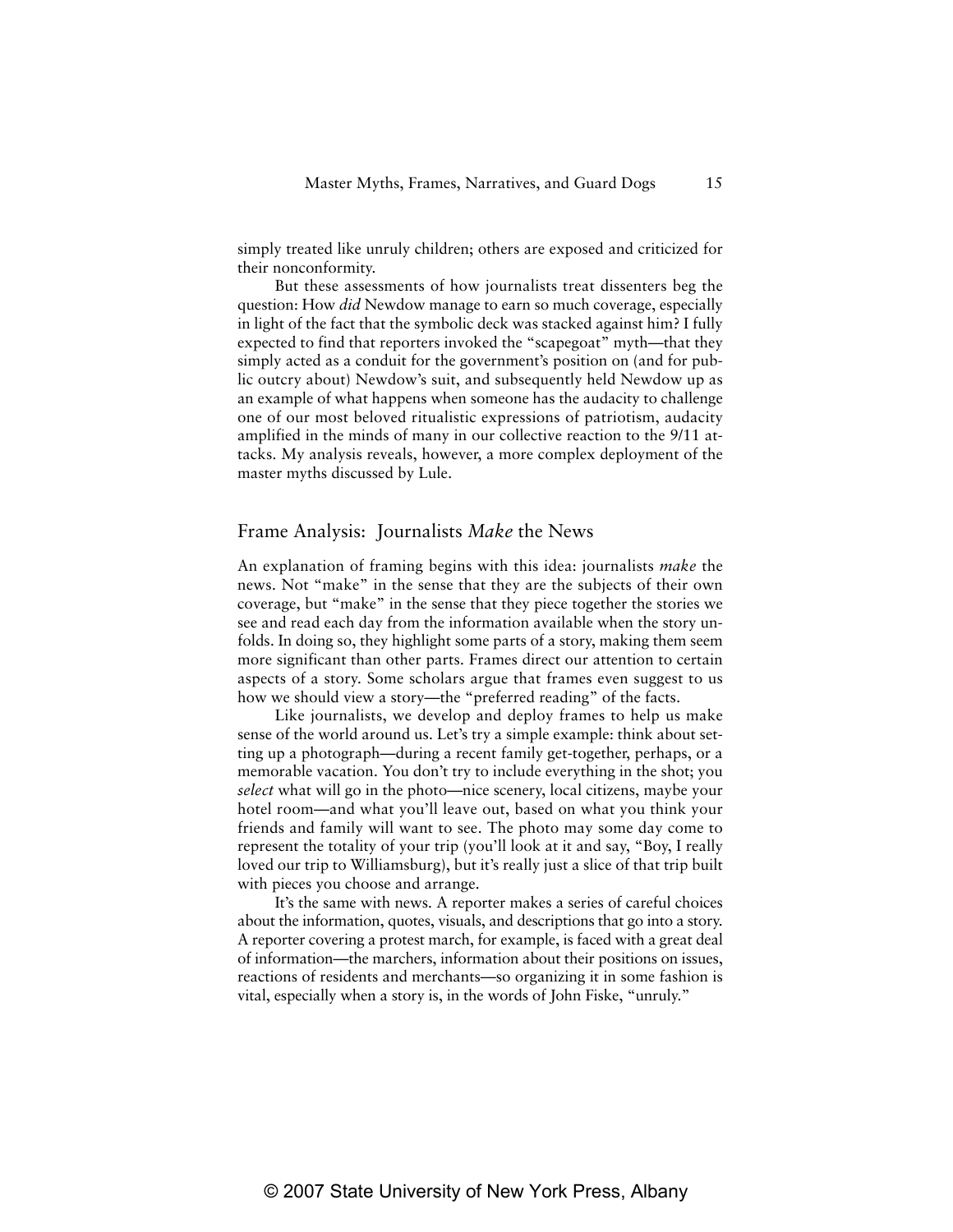Frames help the reporter understand a story, and, eventually, help the reader or viewer understand the story. The key difference is that journalists, unlike our intrepid tourist-photographer, are supposed to observe a code of ethics that requires they cover a story in a fair, balanced, and objective fashion. Thus, even though a journalist might not have the time or the space to create an exhaustive report about an event, he or she is obligated to piece together what famed journalist Bob Woodward calls "the best available version of the truth"—a version that is accurate, and that does not favor a particular worldview or ideology.

Framing is a popular tool in academic research; there have been literally hundreds of articles written in which scholars use frame analysis to evaluate the depth and balance of news coverage. Noted sociologist Erving Goffman (1974) began the dialogue on framing. He wrote that a frame is a "principle of organization which governs events—at least social ones—and our subjective involvement in them" (p. 11). Frames enable us to "locate, perceive, identify, and label a seemingly infinite number of concrete occurrences" (p. 21). We use frames to make sense of the world around us. Journalists create news frames to help them "simplify, prioritize, and structure the narrative flow of events (Norris, 1995, p. 357). As Oscar Gandy (2001) explains, frames "are used purposively to direct attention and then to guide the processing of information so that the preferred reading of the facts come to dominate public understanding" (p. 365).

Kathleen Jamieson and Paul Waldman (2003) contend that frames are "the structures underlying the depictions that the public reads, hears, and watches" (p. xii). Framing takes place when journalists "select some aspects of a perceived reality and make them more salient in a communicating text" (Entman, 1993, p. 52). By attempting to organize experiences for readers, journalists "highlight some bits of information about an item that is the subject of communication, thereby elevating them in salience" (p. 53).

At the heart of my work is the use by reporters of "keywords, stock phrases, stereotyped images, sources of information, and sentences that provide reinforcing clusters of facts or judgments" about Newdow, his motives in challenging the Pledge of Allegiance, and the reactions of public officials (Entman, 1993, p. 52) and their actions. Through their reporting, Paul D'Angelo (2002) argues, journalists provide "interpretive packages" of the positions of parties who have a political investment in an issue. In so doing, journalists "both reflect and add" to what William A. Gamson and Andre Mogdiliani (1987) call the "issue culture" of a topic. Of particular relevance for our journey are the contentions, summarized by D'Angelo, that frames limit our political awareness, limit activism, and "set parameters for policy debates not necessarily in agree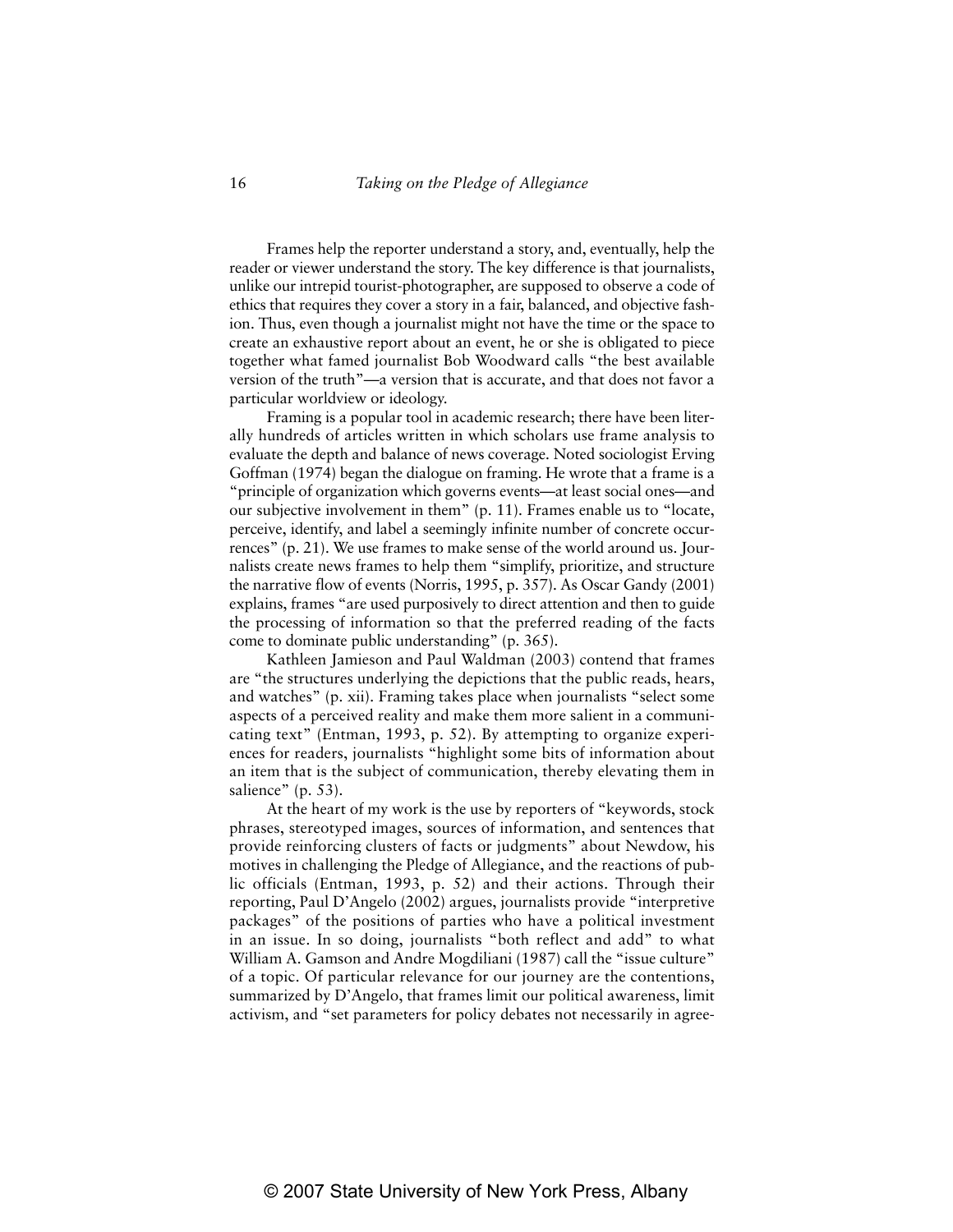ment with democratic norms" (p. 877). Journalists select sources because they are credible, and believe that even a long-standing frame has value because it contains "a range of viewpoints that is potentially useful" to our understanding of an issue (p. 877).

But what happens when some views are excluded? Todd Gitlin, a world-renowned sociologist, explored how the news media, specifically the *New York Times* and CBS News, covered the activities of a group of activists known as Students for a Democratic Society (SDS). SDS was at the forefront of the opposition to America's involvement in the Vietnam War. Between 1960 and 1965, the news media ignored SDS, in part because the group did not try to attract the media's attention. By 1965, antiwar protests had begun to capture the attention of more people. Therefore, they had become more newsworthy. As a result, reporters began to cover SDS.

Gitlin (1980) argued that frames are "persistent patterns of cognition, organization, and presentation, of selection, emphasis, and exclusion, by which symbol-handlers routinely organize discourse, whether verbal or visual" (p. 7). Frames give shape to what parts of a story are told, what parts are given prominence, which sources are used, what groups are marginalized through their portrayal as deviant or illegitimate, and what words are used to describe the parties to a story.

In covering antiwar protests, reporters made fun of how Vietnam War protestors dressed, how they spoke, and of their goals. They likened SDS to violent neo-Nazi groups, and paid an unfair amount of attention to right-wing groups. Reporters focused on disagreements among SDS members, and showed them to be deviant by suggesting that the group included communists. They underestimated the number of SDS members, and suggested that the group was not getting its point across. Reporters relied on statements from government officials and did not gather additional information that might have helped them paint a clearer picture of the group's activism.

In short, reporters marginalized SDS. They undermined the group's efforts to "present a general, coherent political opposition." Reporters suggested that activists spent all of their time and effort on "single grievances" which the significant institutions in society can fix without "altering fundamental social relations"—in other words, without real change. Reporters from the *Times* went from portraying SDS as a bona fide movement to a "menace" in seven months. Editors at the *Times* were concerned that conservatives would charge that the paper was sympathetic to Communism, claims Gitlin. Reporters also suggested that SDS was bent on persuading young people to avoid the draft. Reporters spotlighted tactics, not goals or ideas. But as Gitlin argues, reporters were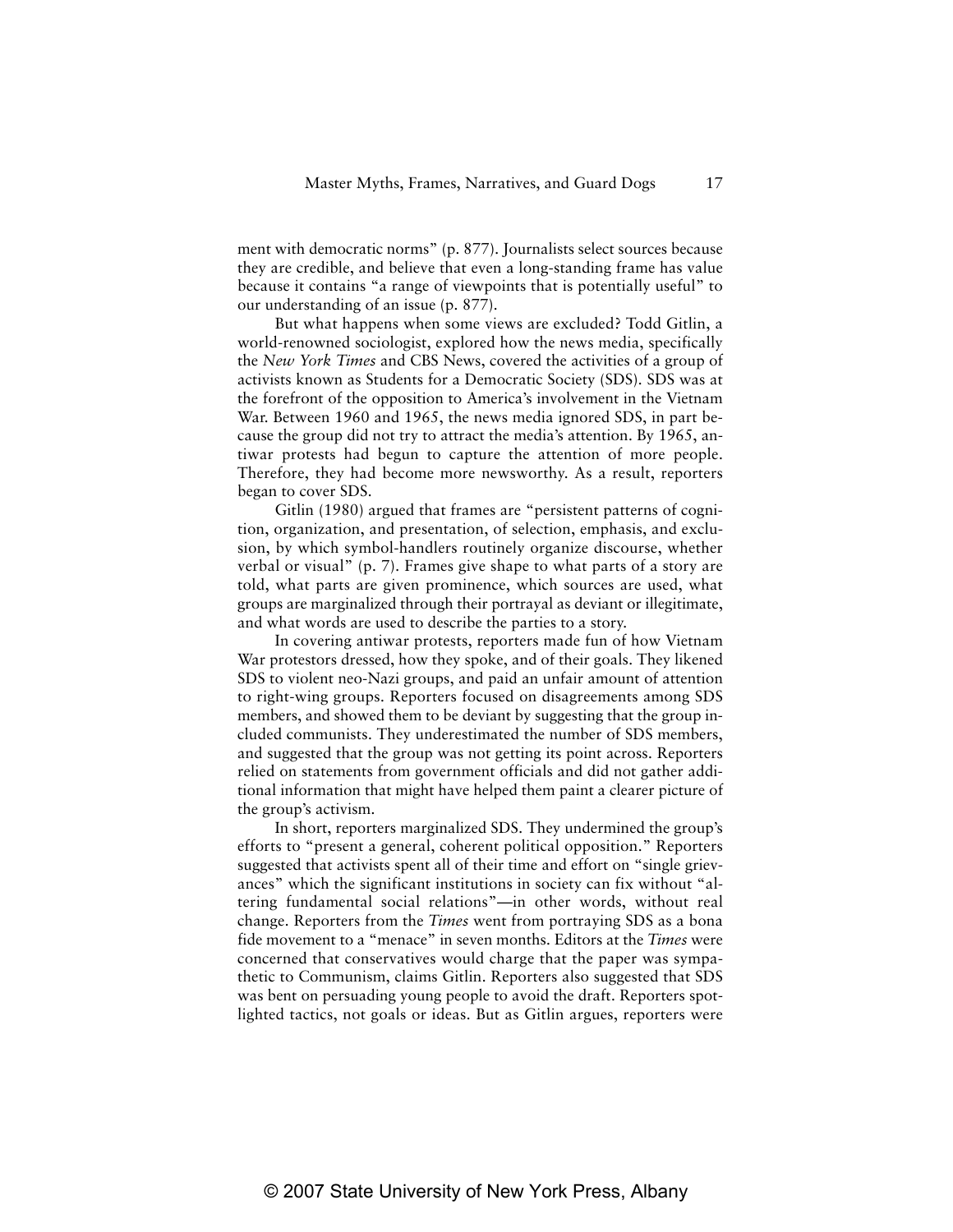only being true to their job routines; they covered "the event, not the condition; the conflict, not the consensus; the fact that 'advances the story,' not the one that explains it" (p. 122). Reporters paid a great deal of attention to spokespeople who "most closely matched prefabricated images of what an opposition leader should look and sound like: theatrical, bombastic, and knowing and inventive in the ways of packaging messages" (p. 154) for maximum media exposure. The group's goals and ideas were less important because they made for less compelling stories.

My own research reveals that journalists have marginalized 21stcentury antiwar protestors by using several new frames. First, the movement is large and encompasses a diverse range of people, but its diversity is just as much a weakness as it is a strength. Antiwar activism is too broad, lacks focus, and is on a never-ending quest to define itself. The movement was partially driven by an eclectic mix of aggressive young people and Vietnam War protest veterans whose zeal and computer-savvy on the one hand, and a tendency to go through the motions for old times' sake on the other, hampered the movement's progress. Those from the "middle ground" who protested came to the movement suddenly, and at times did so only when protest fit their schedule.

Second, journalists went from undercounting protestors to focusing almost solely on the number of protestors at each rally, and on the diverse range of their activities. By the time the United States attacked Iraq, reporters were doing little more than telling readers how many protestors were protesting, where they were protesting, and how many were arrested. Missing was intelligent discussion of the issues raised by the protestors. Their arguments were reduced to chants, signs, and the phrase "no blood for oil."

The "veterans" interviewed by reporters are stuck in the 1960s. They are still devoted to the cause, but are irrelevant. Reporters permitted them to stand at the stylistic barricades erected by colleagues whose writing was analyzed by Gitlin. The use by journalists of Gitlin as a source is a somewhat disconcerting nod to the fact that 1960s style protest is not relevant. Despite covering efforts by protestors to attract "Middle America," stories tended to focus on preachers (veteran protestors) and students (their contemporary counterparts). Reporters also created the impression that these sentiments sprung up out of the blue, and lacked continuity with earlier antiwar activism. There was little discussion of demonstrations against the Persian Gulf War, and none about antiwar sentiment directed toward Grenada, Somalia, Bosnia, or Kosovo.

Third, coverage suggests that the ambivalence felt by protestors about challenging their government lends at least some support to the idea that this round of protests was unpatriotic. Reporters give ample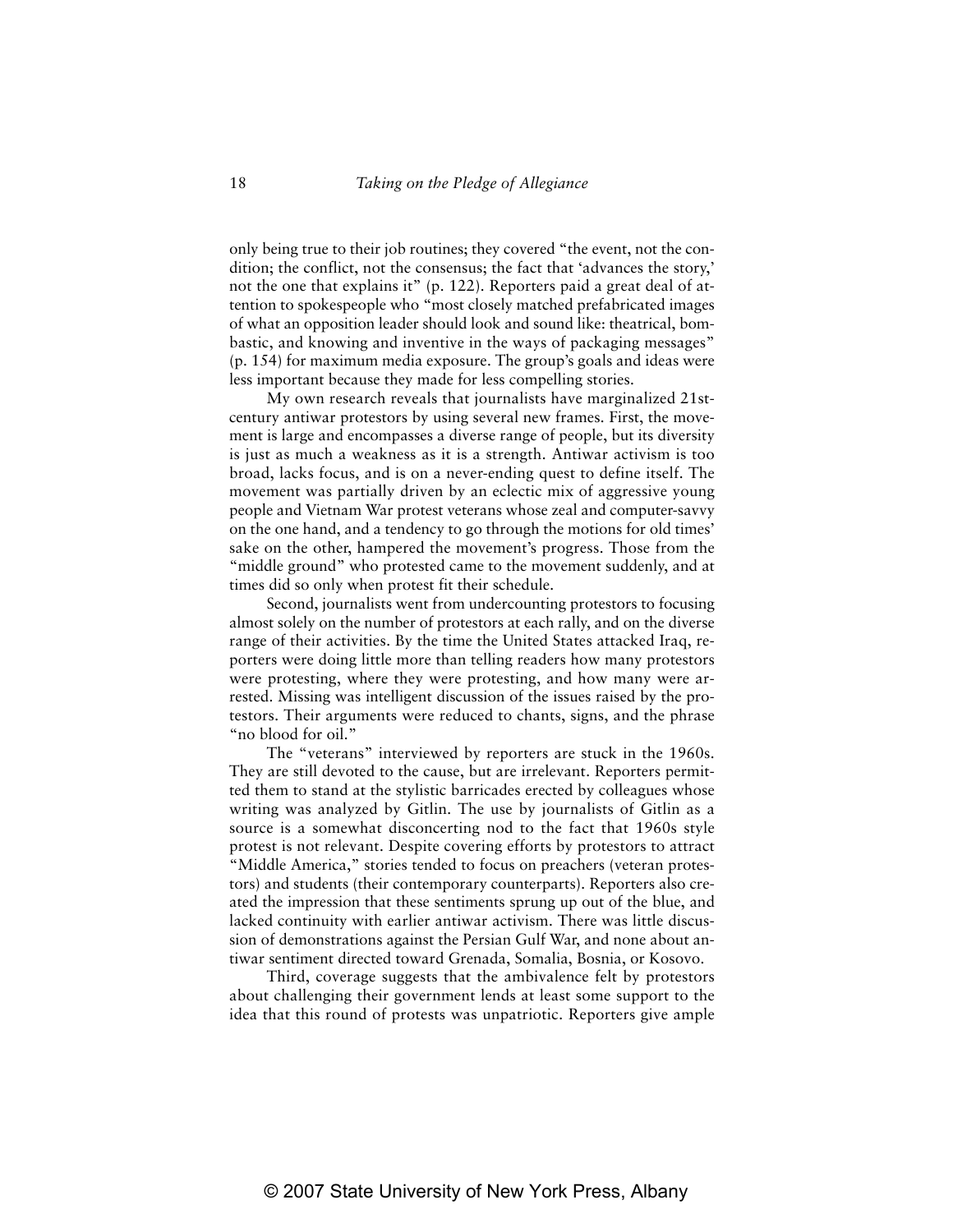space and time to angry, profane individuals who question the patriotism and love of country shown by protestors.

Fourth, if protestors aren't old and irrelevant, they are faceless and violent. We can't identify with them because they are too busy running through the streets, joining themselves together with PVC pipe, chaining themselves to things and too each other, and blocking traffic. Further, today's protestors are well versed in how to use the media to get their message across and to mobilize support. Protestors can generate attendance, journalists suggest, but have no real impact on policy. It is as if protestors are either going through the motions, are worried about fitting activism into their busy lives, or are protesting only because it is fashionable. Whatever their motivation, their efforts are fruitless, journalists suggest.

Then as now, reporters pushed protestors to the edges of the frame. Journalists judged them to be not as newsworthy as the other aspects of the war, even though there was a great deal of antiwar sentiment in the nation at the time. When protest *was* covered, it was treated as being outside the mainstream, even though the right to disagree with our government and show our disagreement in the form of protest is a right that we cherish. Such treatment is not limited to antiwar protestors. Journalists particularly broadcast journalists—have framed opponents of the World Trade Organization as strident and destructive. Further, journalists have long treated the views of many environmental activists as outside the mainstream. Some groups, like Greenpeace, do cross the ethical line with some of their more destructive actions. But in the early 1960s, journalists permitted government officials and corporate leaders to dismiss Rachel Carson, author of *Silent Spring*, arguably the most significant treatise on the destruction of the environment, as an unqualified troublemaking spinster.

In the chapters that follow, we will explore how journalists used several distinct frames to position Newdow as an erratic outsider who had the audacity to challenge one of this nation's most revered rituals in a time of national crisis.

#### Narrative Analysis

A third valuable tool for exploring news coverage of the Pledge is narrative analysis. Walter Fisher (1987) defines narrative as "symbolic actions—words or deeds—that have meaning for those who live, create, or interpret them" (p. 58). In short, we are all storytellers. In fact, "enacted dramatic narrative is the basic and essential genre for the characterization of human actions" (p. 58). Fisher firmly rejects the claim that narrative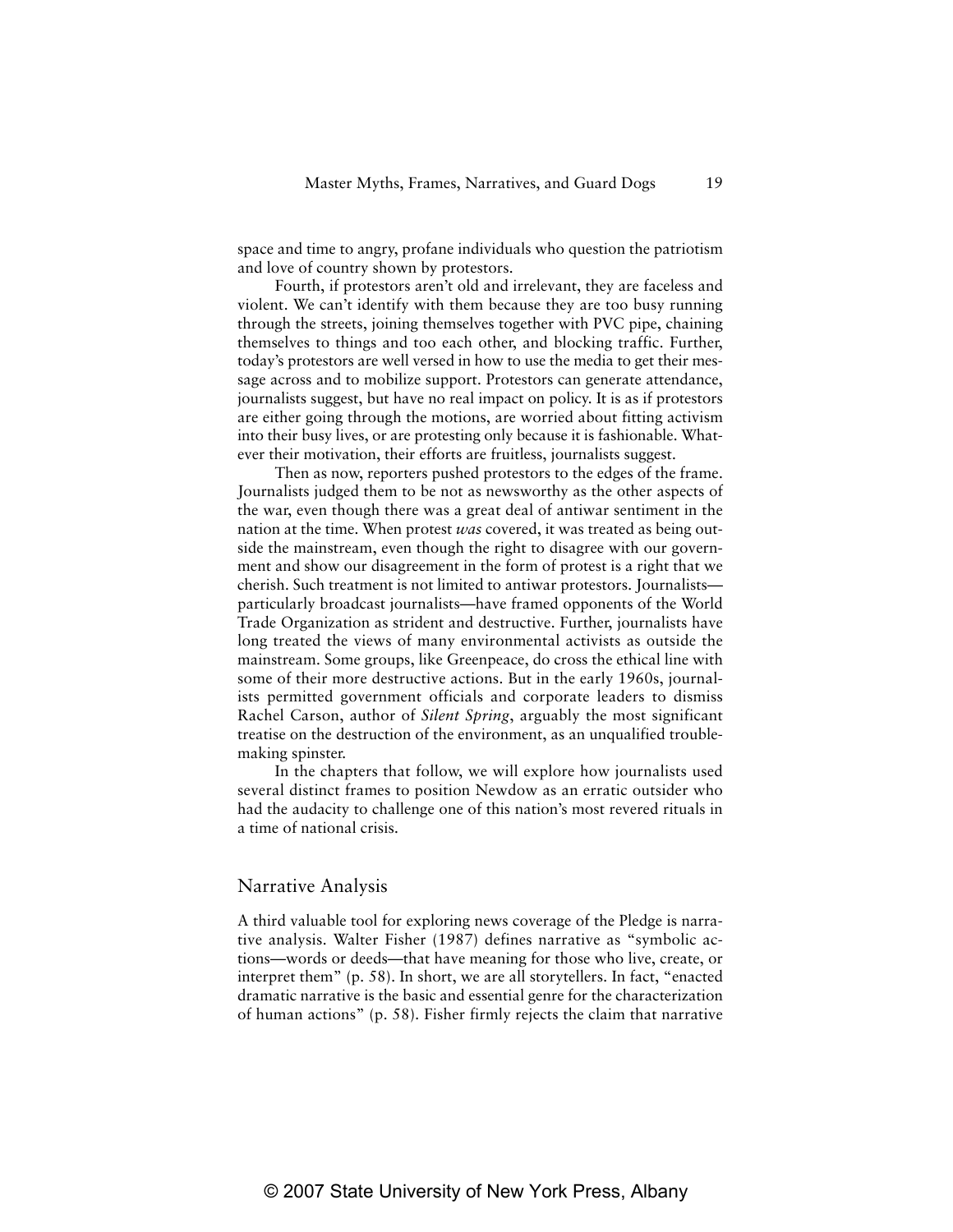is not grounded in rationality. "[N]o form of discourse is privileged over others because its form is predominantly argumentative," Fisher argues. "No matter how strictly a case is argued—scientifically, philosophically, or legally—it will always be a story, an interpretation of some aspect of the world that is historically and culturally grounded and shaped by human personality" (p. 49).

While the focus of narrative analysis is the individual story, it is possible to explore a number of stories that cohere as a larger story a "metastory" (Berdayes & Berdayes, 1998) that functions "to generate a more inclusive perspective, and to expand the possibilities and range of debate" (p. 113). A metastory can provide the researcher with a clearer understanding of the culture that produces the narrative. Sonja Foss (1996) argues that narrative "functions as an argument to view and understand the world in a particular way" (p. 400). It enables the researcher to explore and define "a coherent world in which social action occurs" (Berdayes & Berdayes, 1998, p. 109).

Narrative analysis also enables the researcher to explore assumptions at work in the narrative. Researchers can isolate and examine closely the "linguistic and cultural resources" drawn on by the creators of a narrative. This enables the researcher to assess how these resources persuade the reader to accept the narrative as a realistic portrayal of events and people. Keep in mind, too, that some narratives resonate longer, and have more cultural authority, than others. One narrative can, over time, come to dominate our understanding of a person or an issue.

Try this: ask a Republican about former president Ronald Reagan. You'll get something like, "Oh, he encouraged America to love itself again" and be told what a great communicator he was—and you'll probably get a sizable dose of his enduring adoration for his wife, Nancy. What you won't hear are his ignorance of the growing AIDS crisis in the world, and his involvement in the Iran-Contra scandal. You get "the shining city on the hill" narrative. It's incomplete, inaccurate—but it hangs together and it sounds good.

Thus, we use narrative, Foss (1996) argues, to "help us impose order on the flow of experience so that we can make sense of events and actions in our lives" (p. 399). For the purposes of this analysis, narrative's most salient quality is that it "provides clues to the subjectivity of individuals and to the values and meanings that characterize a culture" (p. 401). Narratives typically include logical reasons for the actions of the participants. They also reflect the values that drive these actions. These values, claims Fisher, "determine the persuasive force of reasons." They enable individuals who hear the narrative to decide whether they will act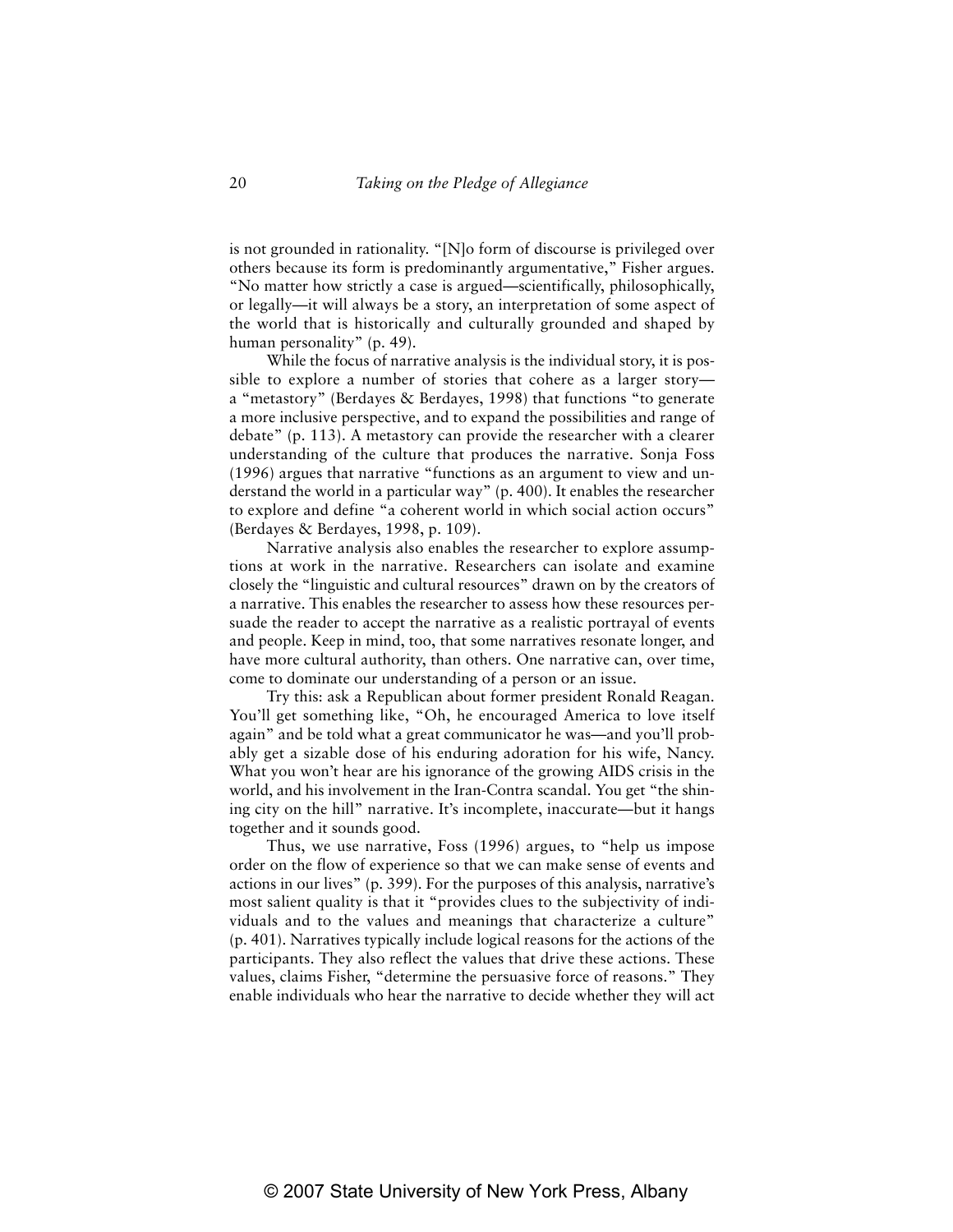on it. But the question that always tantalizes me is: what happens if the narrative isn't made up of accurate information—that truth has been sacrificed for the sake of a good story? The stories that your parents tell about you, for example, resonate like crazy. They become powerful because, in part, they hold together and are told with conviction.

Thus, special attention will be paid during our journey to what journalists invited their readers and viewers to think—and not to think about Newdow and his lawsuit. Jamieson and Waldman (2003) argue that nothing is more important to journalists than a compelling narrative, one that will attract and keep readers. Journalists, they argue, work to "deliver the world to citizens in a comprehensible form" (p. 1). Elements and ideas that might damage a narrative's coherence—how well the story hangs together—will be avoided or discarded by the reporter.

As an example, consider how popular women's magazines like *Vogue* and *Redbook* cover eating disorders like anorexia nervosa and bulimia. The narrative that emerges from articles in these publications offers a distorted picture of what life is like for someone suffering from an eating disorder. Victims typically suffer alone, trapped by their selfishness and perfectionism, while stunned family members and peers stand by, watching as the disease suddenly takes hold.

In the latter stages of the narrative, writers blame the media both for the victim's illness and for the overall increase in the number of cases of eating disorders. This narrative provides a distorted picture of what goes on outside the discourse of dieting—outside the symbiotic relationship between food companies and diet product makers carried out in the pages of women's magazines. Editors of women's magazines probably would not want to despoil an editorial approach built around the "health and beauty consciousness" discussed by Robin Andersen (1995, pp. 15–17). These articles disrupt the diet-friendly editorial environment sold by women's magazines to their readers and to their advertisers.

But this level of sensationalism does little to advance understanding of eating disorders. As David Morris (1998) explains, "[P]ostmodern ideals of beauty do not circulate in an innocent realm of fantasy but support and promote a consumer economy" sustained by creating "strangely immaterial needs" (p. 154), chief among them the need for a perfect body. But the information that fuels this narrative is not placed in context. We see only the "privatized landscape" of the anorexic's experience. Women's magazines deploy this metastory not for genuine change, or to encourage debate about the need to diet; instead, it allows women's magazines to continue normalizing diet while paying narrative lip service to the experience of those who suffer from eating disorders.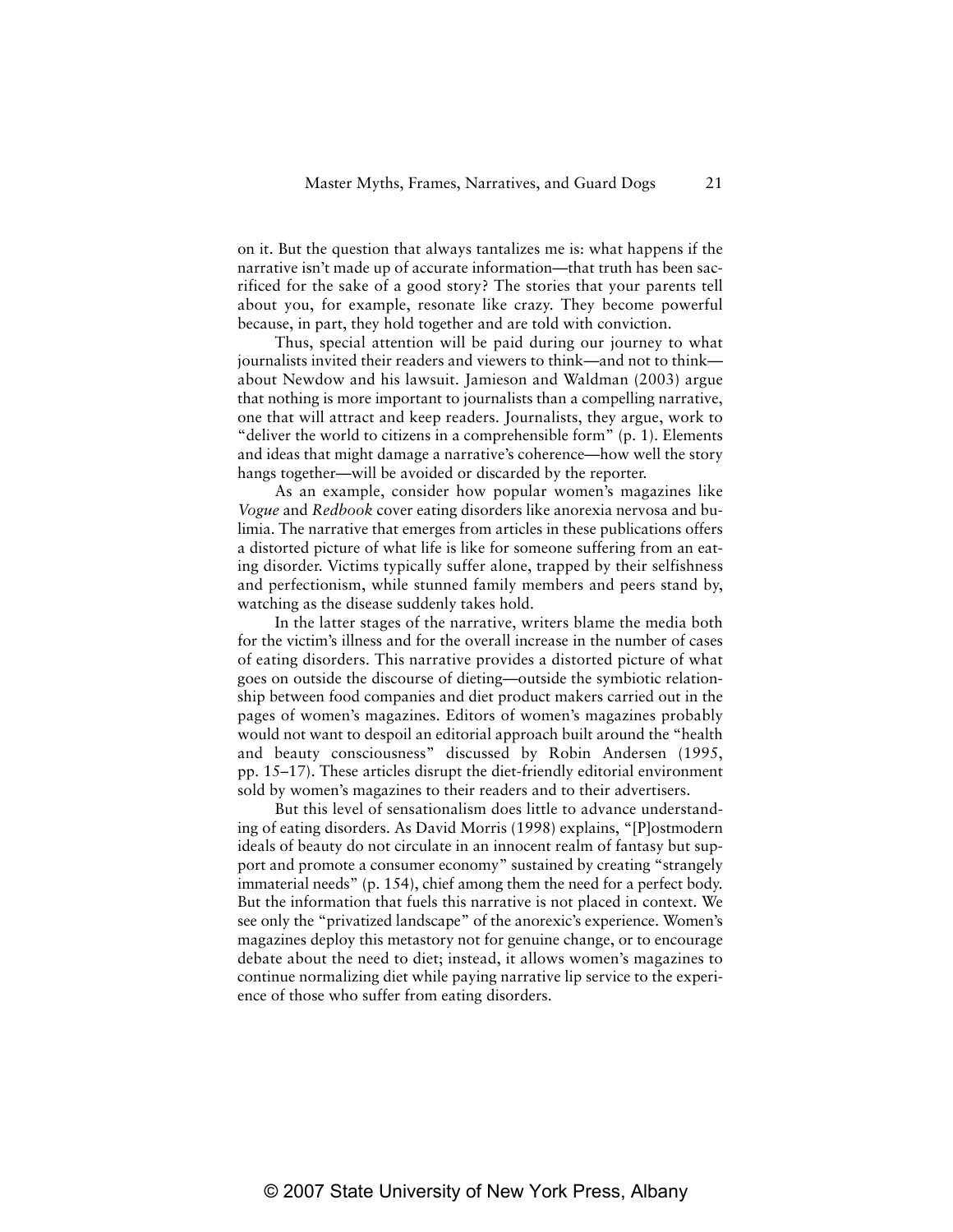### The "Guard Dog" Function of Reporting

Our final theoretical stop is the "guard dog" function of journalism advanced by George Donahue, Philip Tichenor, and Clarice Olien (1995). Journalists (and journalism professors) talk a great deal about how journalists are supposed to act as "watchdogs." They monitor the conduct of public officials and large corporations, and expose corrupt behavior for the public's benefit. Starting with the Watergate scandal, the list of corporate and governmental acts of misconduct revealed by journalists is impressive.

But Donahue and his colleagues (1995) see the journalist's role differently. They argue that journalists often play the role of guard dog. Think of an alarm system—I use the popular Slomin Shield in my classes to illustrate these ideas. But journalists don't sound "the alarm" to protect their readers; they do so to protect large cultural institutions, institutions that, frankly, don't need their help. They act when "external forces present a threat to local leadership" (p. 116). Journalists tend to go after individuals, but often fail to explore the institutional flaws that cause the threats. It would be like reporting a string of murders without exploring how the alleged perpetrators were so easily able to obtain weapons.

Journalists are trained to act as "sentry" for dominant institutions, patrolling the perimeter, searching for threats, and sounding the alarm when one is identified. The dominant institution may have no idea why the alarm is being sounded. When a threat causes conflict, journalists address it in "a constrained way and only on certain issues and under certain structural conditions" (p. 116). They seek to reinforce, not challenge, these institutions, and lead the community back toward cohesion.

We can see the "guard dog" in action by briefly exploring coverage by print journalists of the internment of Japanese-Americans. On February 19, 1942, President Franklin D. Roosevelt signed Executive Order 9066, which empowered the secretary of war to "exclude any and all persons, citizens, and aliens, from designated areas in order to provide security against sabotage, espionage, and fifth column activity" (Daniels, 1993, p. 129). Immigrants born in Japan ("issei") and second generation Japanese-Americans ("nisei") were not allowed to work or travel anywhere on the West Coast. They were eventually rounded up and sent first to "assembly centers," and then to one of ten relocation centers run by the civilian-staffed War Relocation Authority.

We now know that the threat of "fifth column activity" never existed. A key FDR adviser, General John DeWitt, lied in a report to the president about alleged acts of spying by Japanese-Americans. Among the